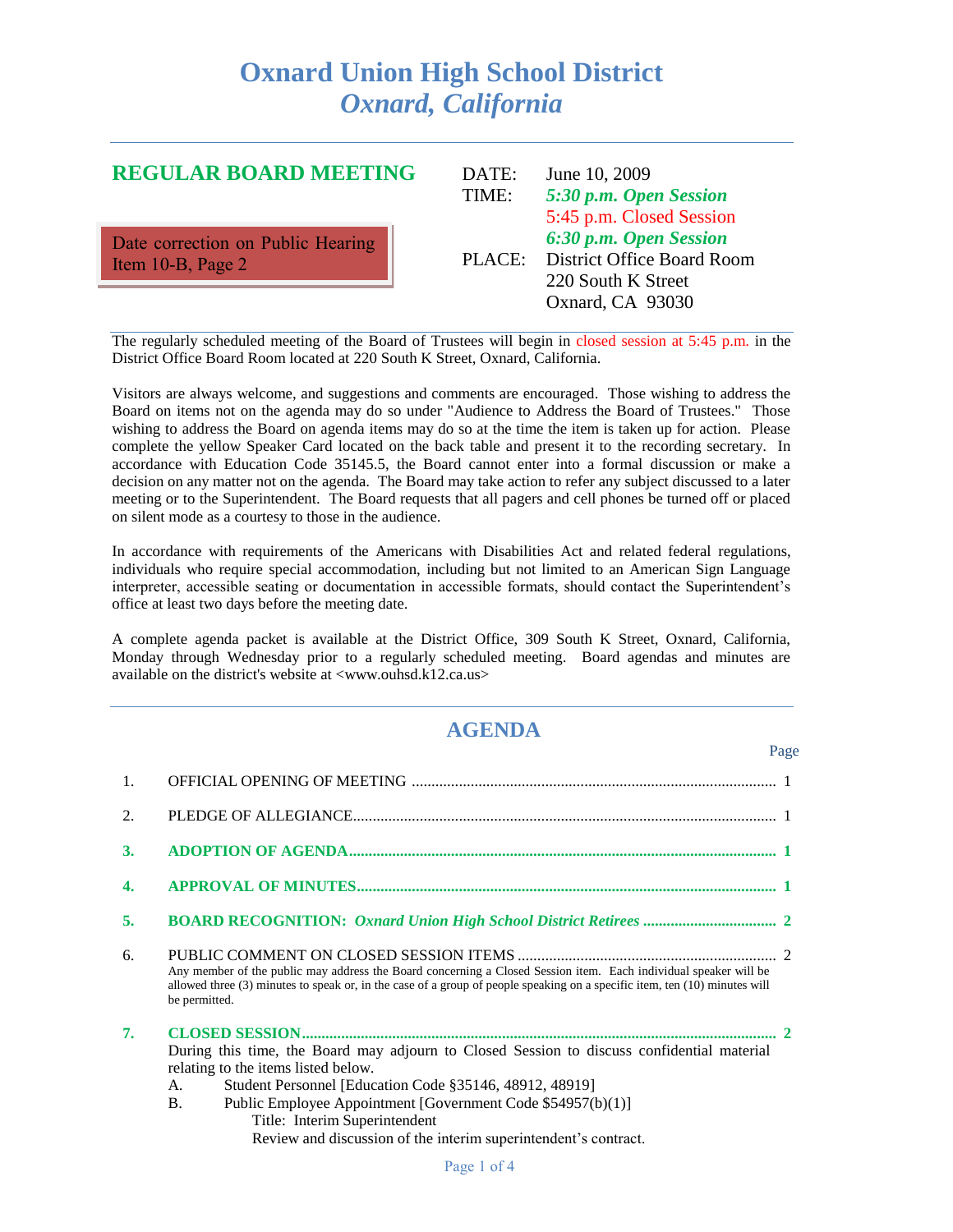Board Meeting Agenda

|     | June 10, 2009 |                                                                                                                                                                                                                                                                                                                                                                                                                                                                                                                                                                                                                 | Page |
|-----|---------------|-----------------------------------------------------------------------------------------------------------------------------------------------------------------------------------------------------------------------------------------------------------------------------------------------------------------------------------------------------------------------------------------------------------------------------------------------------------------------------------------------------------------------------------------------------------------------------------------------------------------|------|
|     |               |                                                                                                                                                                                                                                                                                                                                                                                                                                                                                                                                                                                                                 |      |
| 8.  |               | $(6:30 p.m. - Time Approximate)$                                                                                                                                                                                                                                                                                                                                                                                                                                                                                                                                                                                |      |
| 9.  |               |                                                                                                                                                                                                                                                                                                                                                                                                                                                                                                                                                                                                                 |      |
|     |               | Those persons wishing to address the Board may do so at this time by completing a yellow Speaker Card, located on the back<br>table, and presenting it to the recording secretary. Please address your comments to the Board President. Individual<br>presentations are limited to three (3) minutes each, or in the case of a group of people speaking on a specific item, ten (10)<br>minutes will be permitted. Please refer to the complete text of Oxnard Union High School District Board Policy 910:<br>Procedures for Communicating with the Board of Trustees, located in the front of the Board book. |      |
| 10. |               |                                                                                                                                                                                                                                                                                                                                                                                                                                                                                                                                                                                                                 |      |
|     | A.            | Proposed Budget of Oxnard Union High School District of Ventura County for the Year<br>Ending June 30, 2010                                                                                                                                                                                                                                                                                                                                                                                                                                                                                                     |      |
|     | <b>B.</b>     | Public Hearing for Board to Review and Consider Adoption of a Report Entitled "School<br>Facilities Needs Analysis for Oxnard Union High School District," Prepared as of<br>May, 2009 March, 2008 ("2009 2008/SFNA"), to Consider and Respond to all<br>Comments Received by the District Related Thereto, and to Adopt Alternative<br><b>School Fees</b>                                                                                                                                                                                                                                                      |      |
|     | C.            | Public Hearing for Board to Review and Consider Adoption of ACE Charter High School                                                                                                                                                                                                                                                                                                                                                                                                                                                                                                                             |      |
| 11. |               | <b>SUPERINTENDENT'S REPORTS</b>                                                                                                                                                                                                                                                                                                                                                                                                                                                                                                                                                                                 |      |
|     | A.            |                                                                                                                                                                                                                                                                                                                                                                                                                                                                                                                                                                                                                 |      |
|     | <b>B.</b>     |                                                                                                                                                                                                                                                                                                                                                                                                                                                                                                                                                                                                                 |      |
|     | C.            |                                                                                                                                                                                                                                                                                                                                                                                                                                                                                                                                                                                                                 |      |
|     | D.            | Board Recognition: Introduction of Student Representative to the Board, 2009-2010  3                                                                                                                                                                                                                                                                                                                                                                                                                                                                                                                            |      |
|     | Ε.            |                                                                                                                                                                                                                                                                                                                                                                                                                                                                                                                                                                                                                 |      |
|     | F.            |                                                                                                                                                                                                                                                                                                                                                                                                                                                                                                                                                                                                                 |      |
| 12. |               | <b>CONSENT CALENDAR</b>                                                                                                                                                                                                                                                                                                                                                                                                                                                                                                                                                                                         |      |
|     | A.            |                                                                                                                                                                                                                                                                                                                                                                                                                                                                                                                                                                                                                 |      |
|     | <b>B.</b>     | Consideration of Approval of Student Expulsion by Voluntary Agreement of the School<br>Principal, the Student, and the Students' Parent/Guardian, as per Board Policy 5144,                                                                                                                                                                                                                                                                                                                                                                                                                                     |      |
|     | C.            | Consideration of Approval of Student Expulsion by Recommendation of the                                                                                                                                                                                                                                                                                                                                                                                                                                                                                                                                         |      |
|     | D.            | Consideration of Approval of Contract with Paradigm Healthcare Services, LLC for                                                                                                                                                                                                                                                                                                                                                                                                                                                                                                                                |      |
|     |               |                                                                                                                                                                                                                                                                                                                                                                                                                                                                                                                                                                                                                 |      |
|     | Ε.            | Consideration of Approval of Contract with Keenan and Associates for Medicare D RDS                                                                                                                                                                                                                                                                                                                                                                                                                                                                                                                             |      |
|     |               |                                                                                                                                                                                                                                                                                                                                                                                                                                                                                                                                                                                                                 |      |
|     | F.            | Consideration of Waiver of California High School Exit Exam (CAHSEE) Requirements                                                                                                                                                                                                                                                                                                                                                                                                                                                                                                                               |      |
|     | G.            |                                                                                                                                                                                                                                                                                                                                                                                                                                                                                                                                                                                                                 |      |
|     | H.            |                                                                                                                                                                                                                                                                                                                                                                                                                                                                                                                                                                                                                 |      |
|     | Ι.            | Consideration of Approval of Renewal of Alternative Education Outreach Consultant                                                                                                                                                                                                                                                                                                                                                                                                                                                                                                                               |      |
|     | J.            | Consideration of Annual Approval of Oxnard Union High School District's Carl D.<br>Perkins Secondary School Programs Application and Plan for Funding for School                                                                                                                                                                                                                                                                                                                                                                                                                                                |      |
|     | K.            |                                                                                                                                                                                                                                                                                                                                                                                                                                                                                                                                                                                                                 |      |
|     | L.            | Consideration of Approval of Oxnard College Summer Migrant Academy Agreement  4                                                                                                                                                                                                                                                                                                                                                                                                                                                                                                                                 |      |
|     | M.            |                                                                                                                                                                                                                                                                                                                                                                                                                                                                                                                                                                                                                 |      |
|     | N.            | Consideration of Adoption of Resolution No. 09-28, Authority for the Board of Trustees<br>to Improve Salaries and Benefits for Certain Categories of Employees After July 1,                                                                                                                                                                                                                                                                                                                                                                                                                                    |      |
|     |               |                                                                                                                                                                                                                                                                                                                                                                                                                                                                                                                                                                                                                 |      |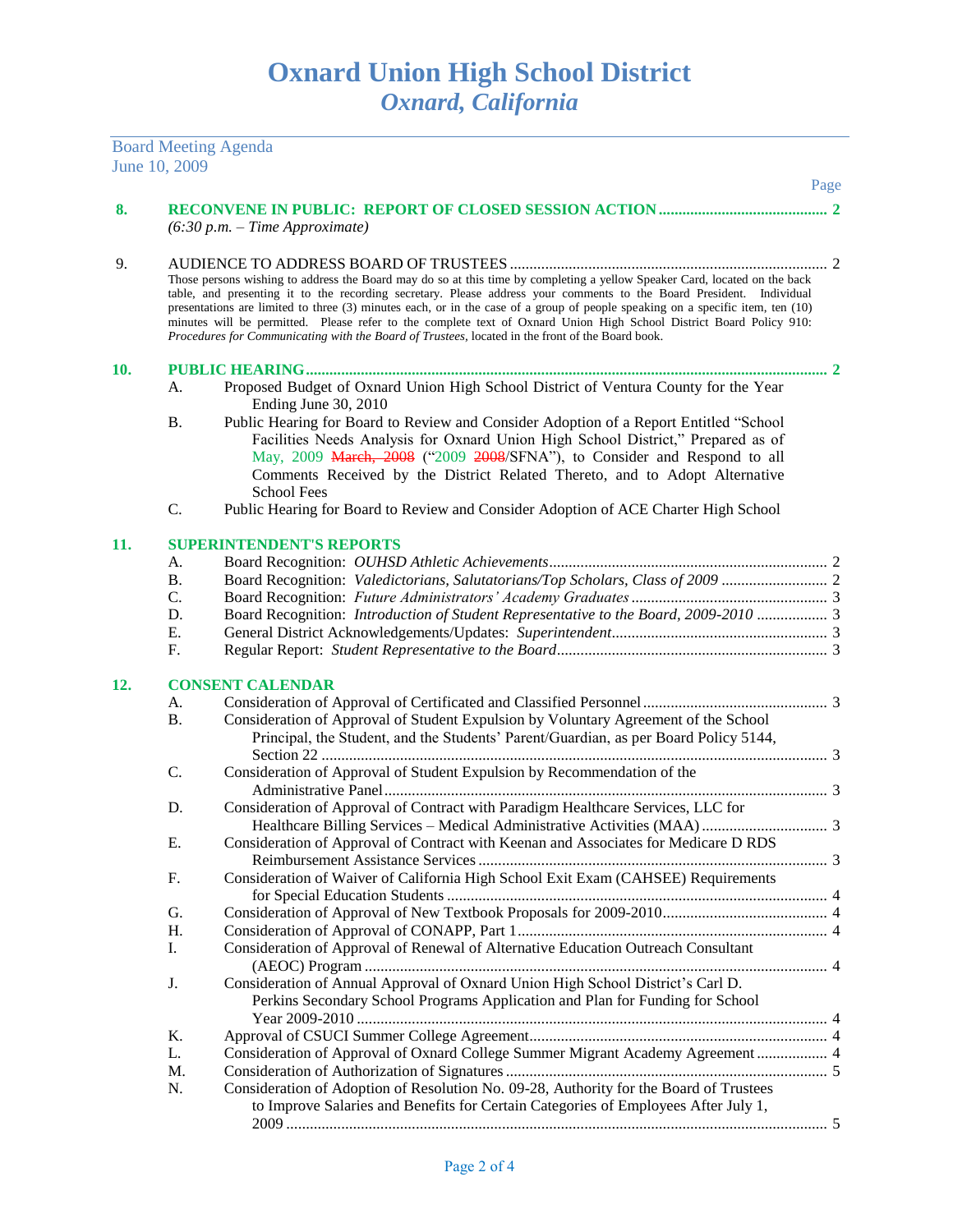#### Board Meeting Agenda June 10, 2009

|     |    |                                                                                                                                                                        | Page |
|-----|----|------------------------------------------------------------------------------------------------------------------------------------------------------------------------|------|
| 12. |    | <b>CONSENT CALENDAR - Continued</b>                                                                                                                                    |      |
|     | O. | Consideration of Renewal of Agreement for Legal Services with the Law Offices of                                                                                       |      |
|     | Ρ. | Consideration of Approval of the Proposal from Hughes General Engineering, Inc. for the                                                                                |      |
|     | Q. | Consideration of Approval of Memorandum of Understanding Between Oxnard Union<br>High School District and American Youth Soccer Organization (AYSO) for the Use of     |      |
|     | R. | Consideration of Approval to Purchase Mediant Telecommunication Conversion                                                                                             |      |
|     | S. | Consideration of Approval to Purchase from Dell an F5 Application Appliance, Utilizing<br>Western States Contracting Alliance Master Agreement for Dell Marketing L.P. |      |

| T.    | Consideration of Approval of the Proposal from Kiwitt's General Building for the Fencing |  |
|-------|------------------------------------------------------------------------------------------|--|
|       |                                                                                          |  |
| $U$ . | Consideration of Approval to Purchase Nortel VoIP Telephones through Dell, Utilizing     |  |
|       | Western States Contracting Alliance Master Agreement for Dell Marketing L.P.             |  |
|       |                                                                                          |  |
| V.    | Consideration of Approval to Purchase Symmetra Power Back Up Devices from Dell,          |  |
|       | Utilizing Western States Contracting Alliance Master Agreement for Dell Marketing        |  |
|       |                                                                                          |  |
| W.    | Consideration of Renewal of Agreement with Miller Brown & Dannis for Professional        |  |
|       |                                                                                          |  |
| X.    | Consideration of Approval of Agreement between Ventura County Office of Education and    |  |
|       | Oxnard Union High School District for R.O.P. Teachers and Classes Offered at             |  |
|       |                                                                                          |  |
| Y.    | Consideration of Approval of Agreement between Oxnard Union High School District and     |  |
|       |                                                                                          |  |
| Z.    |                                                                                          |  |
| AA.   |                                                                                          |  |
| BB.   |                                                                                          |  |
|       |                                                                                          |  |

### **13. ACTION ITEMS**

| А. |  |
|----|--|
| В. |  |
| C. |  |

- $\blacktriangleright$  Culinary Academy
	- $\bullet$  English 2, 3, 4
	- Biology
	- Chem Lab
	- American Government 4
	- Economics 4
	- World Civ 2
	- U.S. History 3
- > Green Technologies Academy
	- Core
	- Wood A
	- World Civ 2